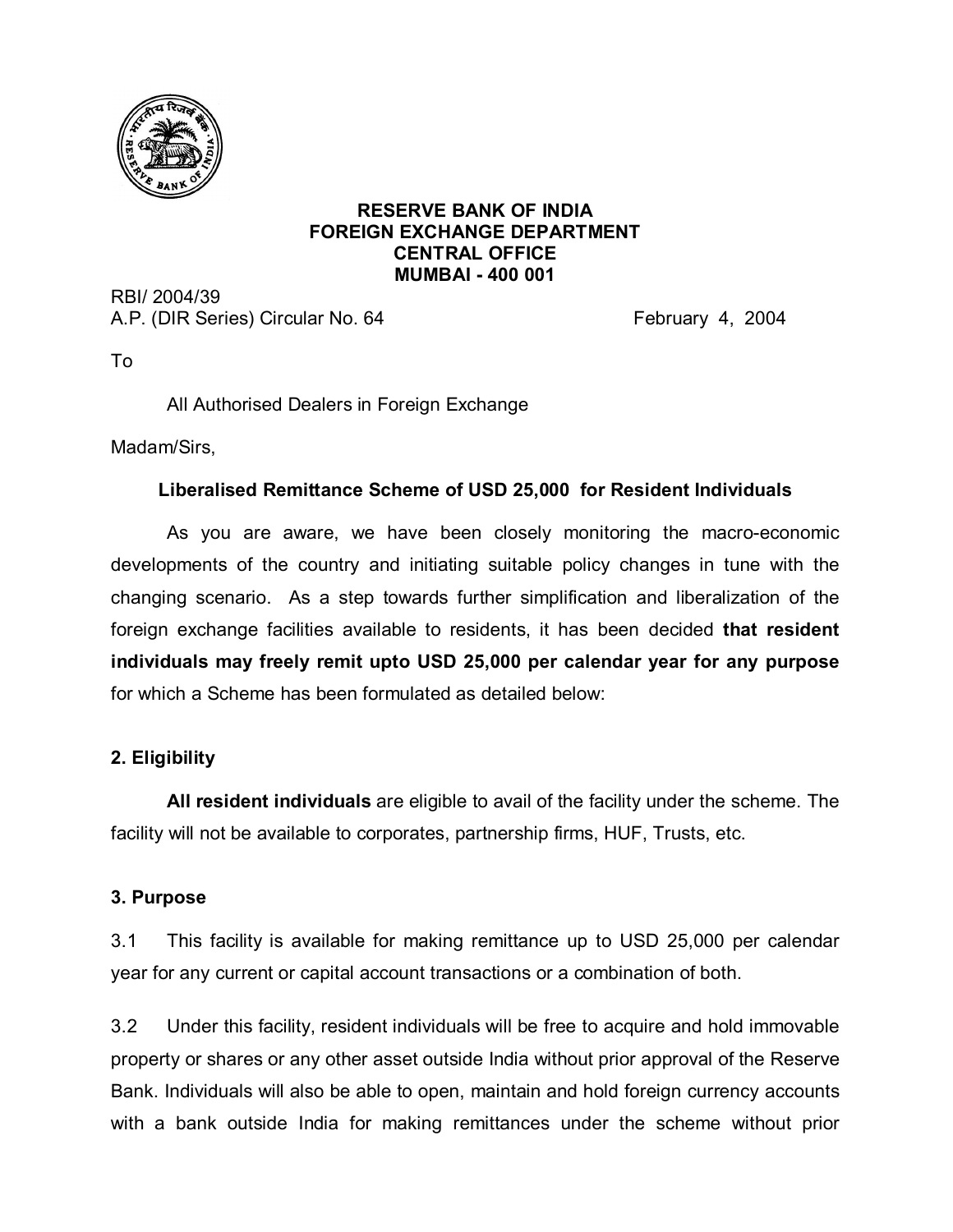approval of Reserve Bank. The foreign currency account may be used for putting through all transactions connected with or arising from remittances eligible under this scheme.

3.3 It is further clarified that the facility under the scheme is in addition to those already available for private travel, business travel, gift remittances, donations, studies, medical treatment etc as described in Schedule III of Foreign Exchange Management (Current Account Transactions) Rules, 2000. (Annexure B).

3.4 The remittance facility under the scheme is not available for the following:

- i) Remittance for any purpose specifically prohibited under Schedule-I (like purchase of lottery/sweep stakes, tickets proscribed magazines etc) or any item restricted under Schedule II of Foreign Exchange Management (Current Account Transactions) Rules, 2000. (Annexure B).
- ii) Remittances made directly or indirectly to Bhutan, Nepal, Mauritius or Pakistan.
- iii) Remittances made directly or indirectly to countries identified by the Financial Action Task Force (FATF) as "non co-operative countries and territories" viz Cook Islands, Egypt, Guatemala, Indonesia, Myanmar, Nauru, Nigeria, Philippines and Ukraine.
- iv) Remittances directly or indirectly to those individuals and entities identified as posing significant risk of committing acts of terrorism as advised separately by the Reserve Bank to the banks.

## **4. Remittance Procedure**

Requirements to be complied with by the remitter

4.1 To avail of this facility, the individual will have to designate a branch of an AD through which all the remittances under the scheme will be made.

4.2 The resident individual seeking to make the remittance should furnish an application letter cum declaration in the format as indicated in Annexure–A regarding the purpose of the remittance and declaration that the funds belong to the remitter and will not be used for the purposes as detailed above.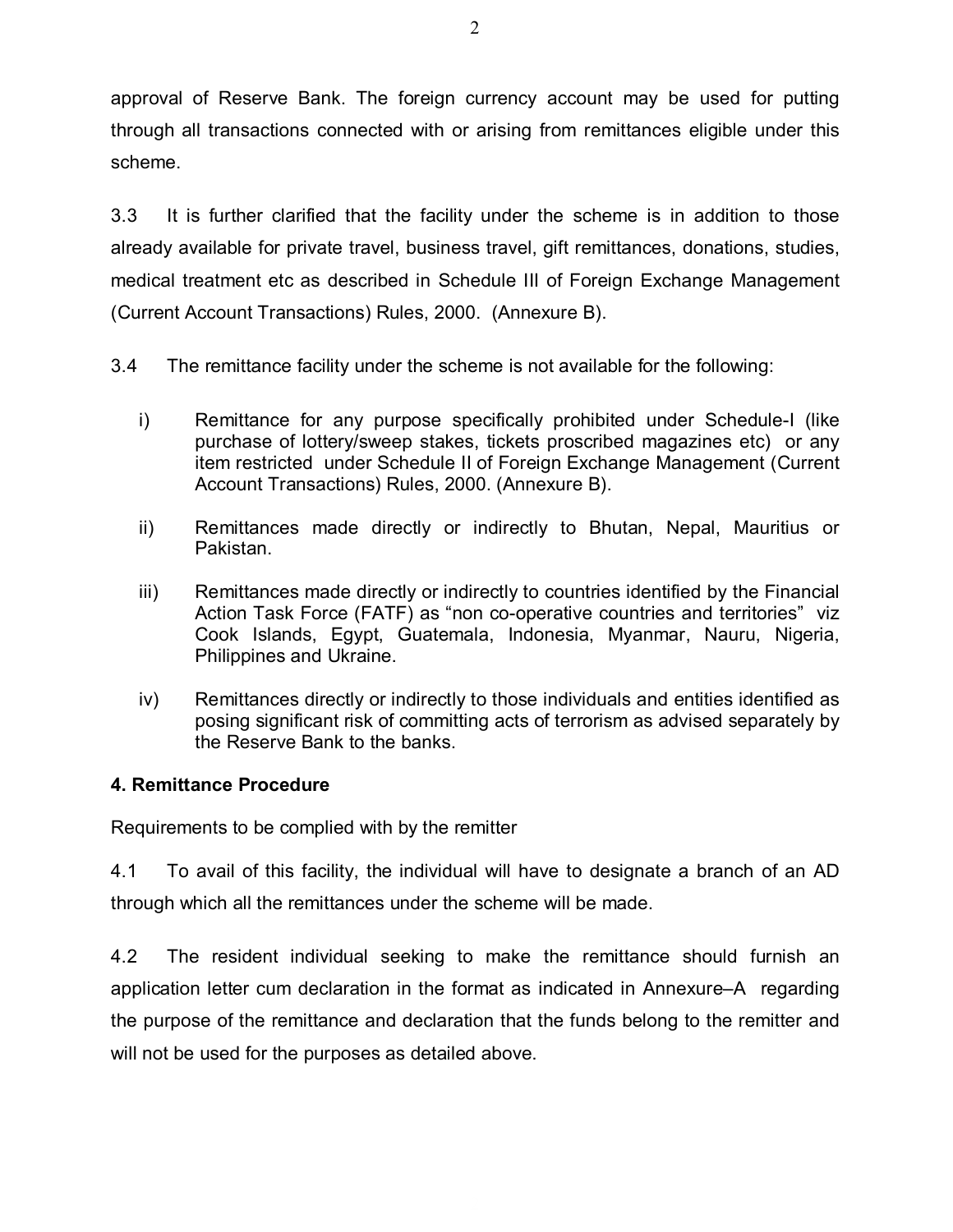Requirements to be complied with by the Authorised Dealers

4.3 While allowing the facility to resident individuals, Authorised Dealers are required to ensure that the "**Know Your Customer**" Guidelines have been implemented in respect of these accounts. They should also comply with the **Anti-Money Laundering Rules** in force while allowing the facility.

4.4 The applicants should have maintained the bank account with the bank for a minimum period of one year prior to the remittance. If the applicant seeking to make the remittance is a new customer of the bank, Authorised Dealers should carry out due diligence on the opening, operation and maintenance of the account. Further the AD should obtain bank statement for the previous year from the applicant to satisfy themselves regarding the source of funds. If such a bank statement is not available, copies of the latest Income Tax Assessment Order or Return filed by the applicant may be obtained.

4.5 The AD should ensure that the payment is received out of funds belonging to the person seeking to make the remittance, by a cheque drawn on the applicant's bank account or by debit to his account or by Demand Draft / Pay Order.

4.6 Authorised dealer should certify that the remittance is not being made directly or indirectly by /or to ineligible entities and that the remittances are made in accordance with the instructions contained herein.

### **5. Reporting of the transactions**

The remittances made under this Scheme will be reported in the R-Return in the normal course. The ADs may also prepare and keep on record dummy Form A2, in respect of remittances exceeding USD 5000. Authorised Dealers may arrange to furnish on a quarterly basis, information on the number of applicants and total amount remitted to the Chief General Manager, External Payment Division, Foreign Exchange Department, Reserve Bank of India, Central Office, Mumbai-400001.

6. Necessary amendments to the relevant Foreign Exchange Management Regulations, 2000 as also the relevant Notifications, issued under FEMA, 1999 are being issued separately.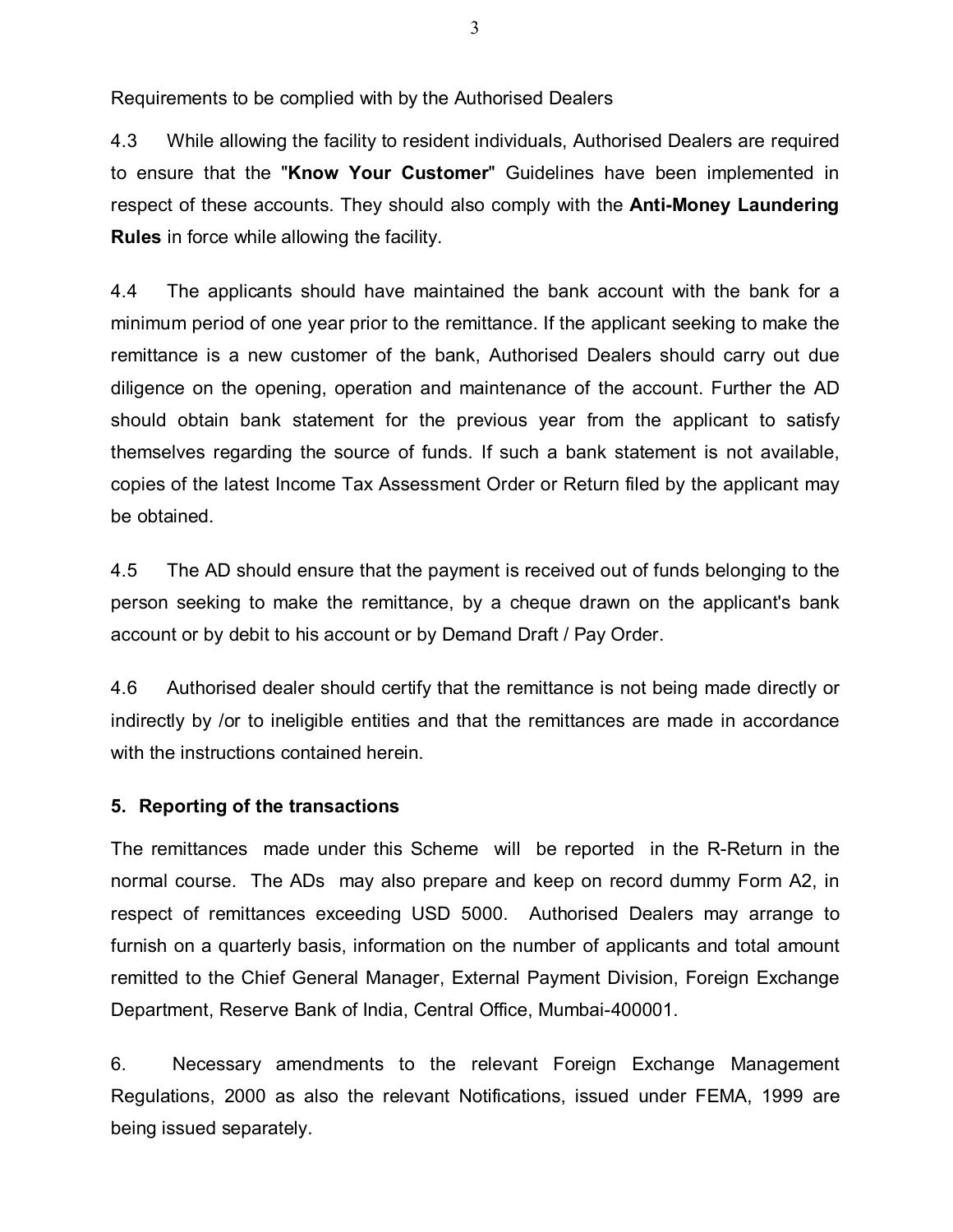7. Authorised Dealers may bring the contents of this circular to the notice of their constituents concerned.

8. The directions contained in this circular have been issued under Sections 10(4) and 11(1) of the Foreign Exchange Management Act, 1999 (42 of 1999).

Yours faithfully,

## **Grace Koshie**

Chief General Manager

Encls.: As above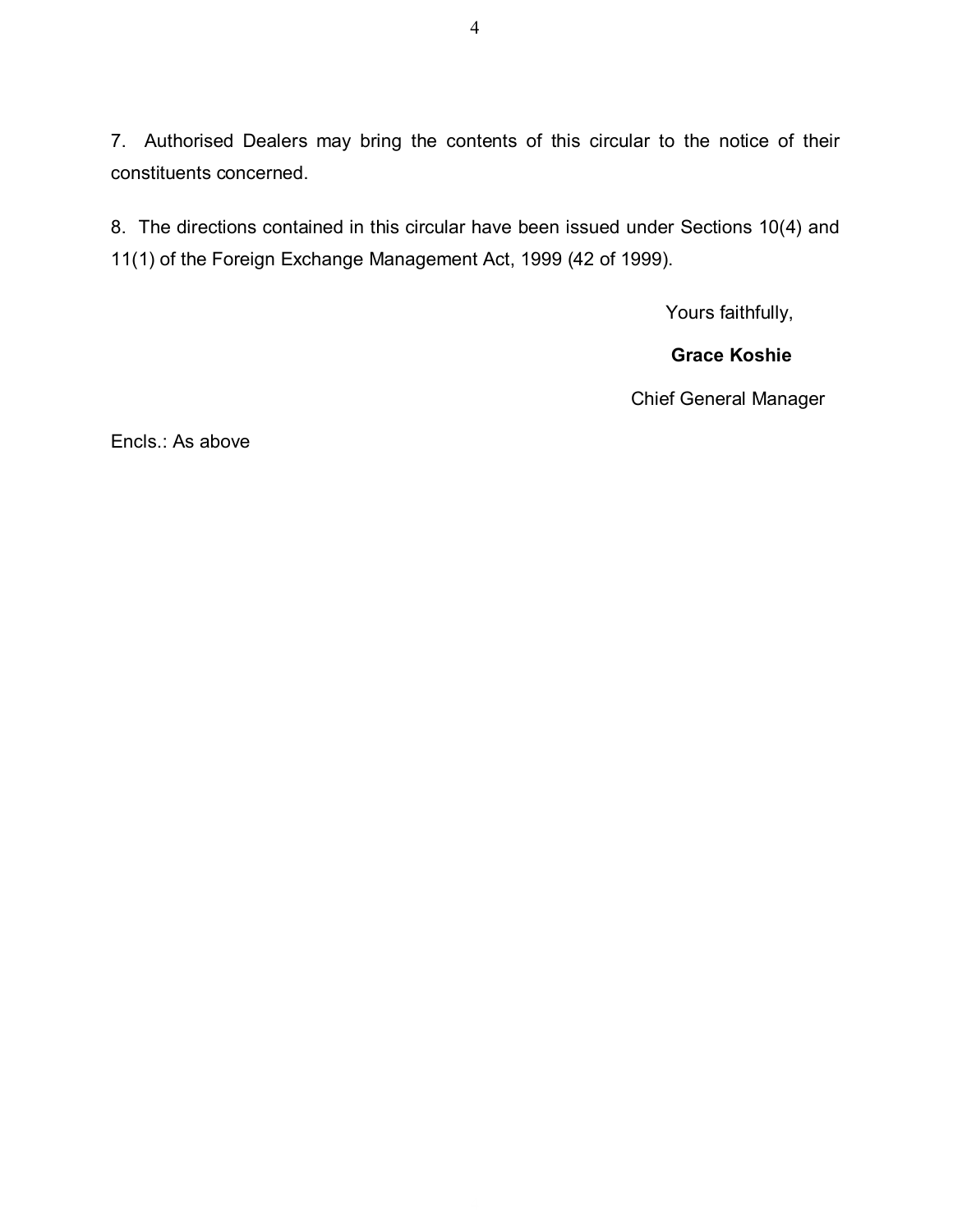**Annexure A** [A.P. (DIR.Series) Circular No.64 dated February 4, 2004]

#### **Application cum Declaration for purchase of foreign exchange under the scheme** (To be completed by the applicant)

# **I Details of the applicant**

- a. Name …………………………..
- b. Address…………………………
- c. Account No……………………..
- d. PAN No………………………….

### **II Details of the foreign exchange required**

- 1. Amount (Specify currency)………………………………
- 2. Purpose ………………………………..

# **III Source of funds:** ………………………………….

#### **IV Nature of instrument** Draft…………….

Direct remittance…………

# **V Details of the remittance made under the scheme in the calendar year**

**………**

Date **Amount** 

### **VI Details of the Beneficiary**

- 1. Name …………….
- 2. Address ……………………
- …………………………….
- 3. Name and address of the bank…………………………
- \* 4. Account No………………………………….

(\* Required only when the remittance is to be directly credited to the bank account of the beneficiary)

*This is to authorize you to debit my account and effect the foreign exchange remittance/issue a draft as detailed above. (strike out whichever is not applicable).*

## **Declaration**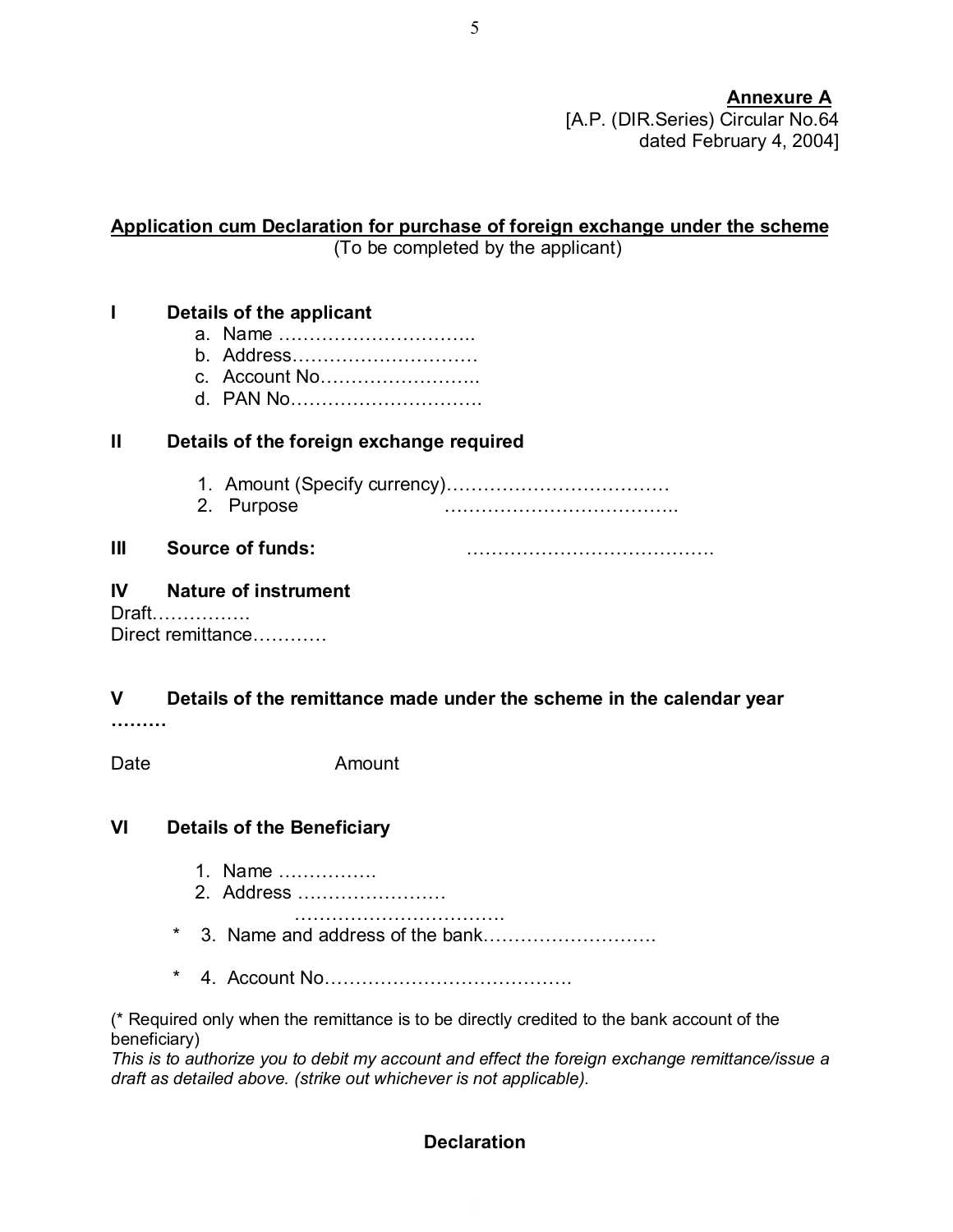*I, ………………. …………, hereby declare that the total amount of foreign exchange (Name)*

*exchange purchased from or remitted through, all sources in India during the current calendar year as per item No. V of the Application, is within the limit of USD 25,000/- (US Dollar Twenty Five Thousand only), which is the limit prescribed by the Reserve Bank for the purpose and certify that the source of funds for making the said remittance belongs to me and will not be used for prohibited purposes.*

> Signature of the applicant (Name)

#### **Certificate by the authorised dealer**

This is to certify that the remittance is not being made by/ to ineligible entities and that the remittance is in conformity with the instructions contained in Reserve Bank A.P.(DIR Series) Circular No.64 dated February 4, 2004.

Name and designation of the authorized official:

Place: Signature Signature Date: Date: Stamp and seal of the AD branch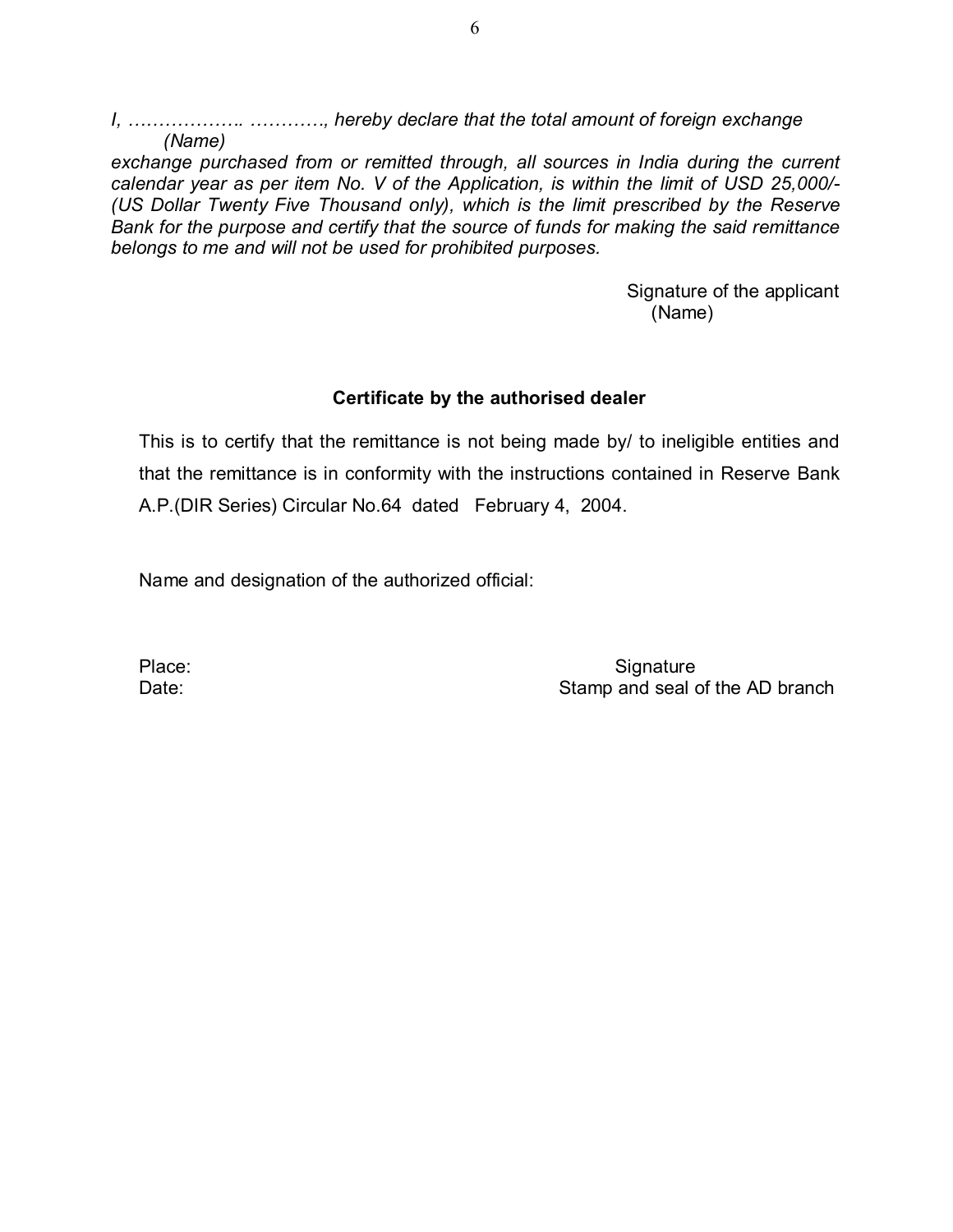## **Foreign Exchange Management (Current Account Transactions) Rules, 2000**

## **Schedule I**

## **(See Rule 3)**

- 1. Remittance out of lottery winnings.
- 2. Remittance of income from racing/riding etc. or any other hobby
- 3. Remittance for purchase of lottery tickets, banned/proscribed magazines, football pools, sweepstakes, etc.
- 4. Payment of commission on exports made towards equity investment in Joint Ventures/ Wholly Owned Subsidiaries abroad of Indian companies.
- 5. Remittance of dividend by any company to which the requirement of dividend balancing is applicable.
- 6. Payment of commission on exports under Rupee State Credit Route.
- 7. Payment related to "Call Back Services" of telephones.
- 8. Remittance of interest income on funds held in Non-Resident Special Rupee (Account) Scheme.

| <b>Purpose of Remittance</b>                                                                                                                                                                                                           | <b>Ministry/Department of Govt. of</b><br>India whose approval is required                  |
|----------------------------------------------------------------------------------------------------------------------------------------------------------------------------------------------------------------------------------------|---------------------------------------------------------------------------------------------|
| 1. Cultural Tours                                                                                                                                                                                                                      | Ministry of Human Resources<br>Development, (Department of<br><b>Education and Culture)</b> |
| 2. Advertisement in foreign print media<br>for the purposes other than promotion<br>of tourism, foreign investments and<br>international bidding (exceeding USD<br>10,000) by a State Government and<br>its Public Sector Undertakings | Ministry of Finance, (Department of<br>Economic Affairs)                                    |
| 3. Remittance of freight of vessel<br>chartered by a PSU                                                                                                                                                                               | Ministry of Surface Transport,<br>(Chartering Wing)                                         |
| 4. Payment of import by a Govt.                                                                                                                                                                                                        | Ministry of Surface Transport,                                                              |

#### **Schedule II (See Rule 4)**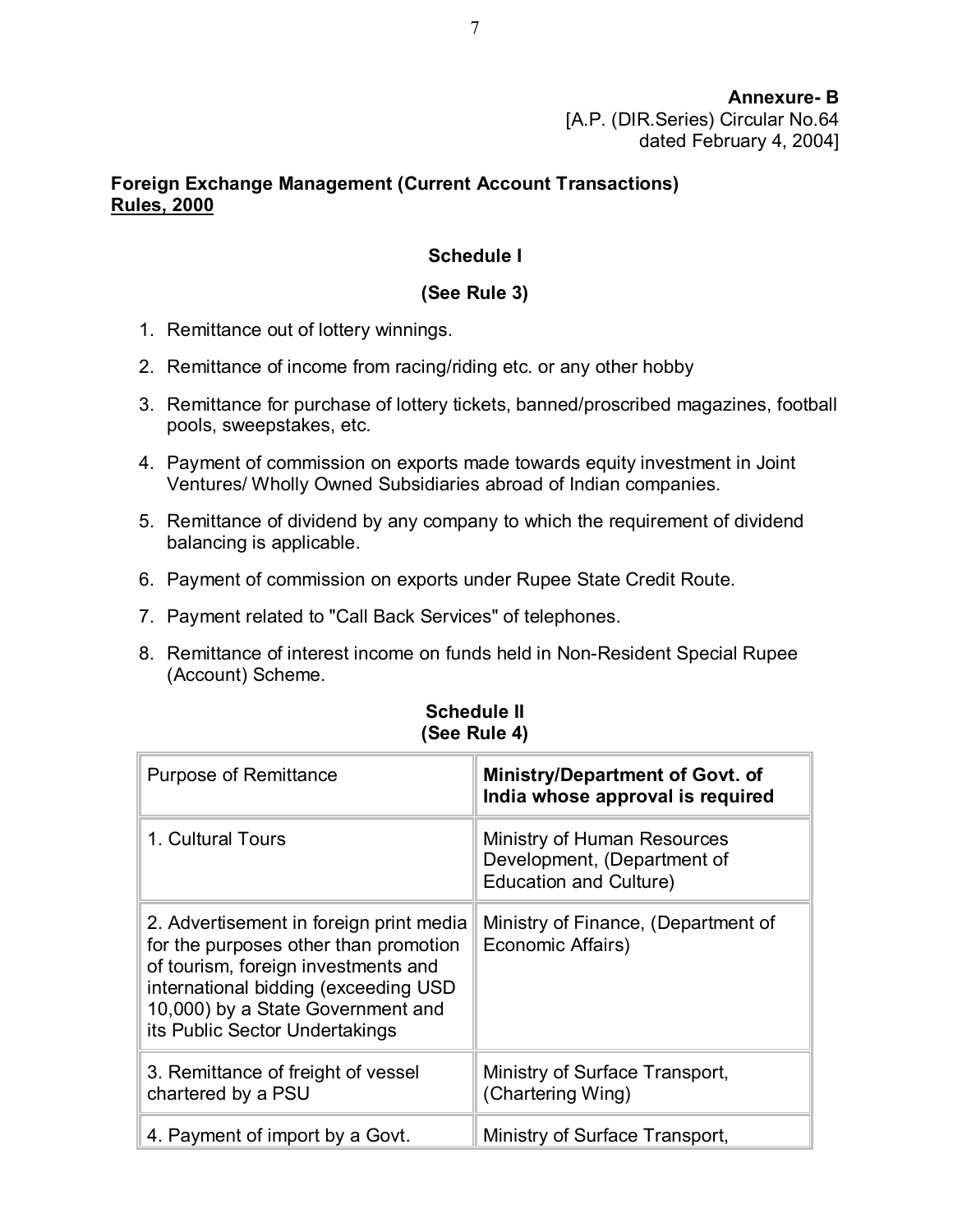| Department or a PSU on c.i.f. basis<br>(i.e. other than f.o.b. and f.a.s. basis)                                                                                                                          | (Chartering Wing)                                                                      |
|-----------------------------------------------------------------------------------------------------------------------------------------------------------------------------------------------------------|----------------------------------------------------------------------------------------|
| 5. Multi-modal transport operators<br>making remittance to their agents<br>abroad                                                                                                                         | Registration Certificate from the<br><b>Director General of Shipping</b>               |
| 6. Remittance of container detention<br>charges exceeding the rate prescribed<br>by Director General of Shipping                                                                                          | Ministry of Surface Transport (Director<br>General of Shipping)                        |
| 7. Remittances under technical<br>collaboration agreements where<br>payment of royalty exceeds 5per cent<br>on local sales and 8per cent on<br>exports and lump-sum payment<br>exceeds USD 2 million      | Ministry of Industry and Commerce                                                      |
| 8. Remittance of prize<br>money/sponsorship of sports activity<br>abroad by a person other than<br>International / National / State Level<br>sports bodies, if the amount involved<br>exceeds USD 100,000 | Ministry of Human Resources<br>Development (Department of Youth<br>Affairs and Sports) |
| 9. Payment for securing Insurance for<br>health from a company abroad                                                                                                                                     | Ministry of Finance, (Insurance<br>Division)                                           |
| 10. Remittance for membership of P&<br>I Club                                                                                                                                                             | Ministry of Finance, (Insurance<br>Division)                                           |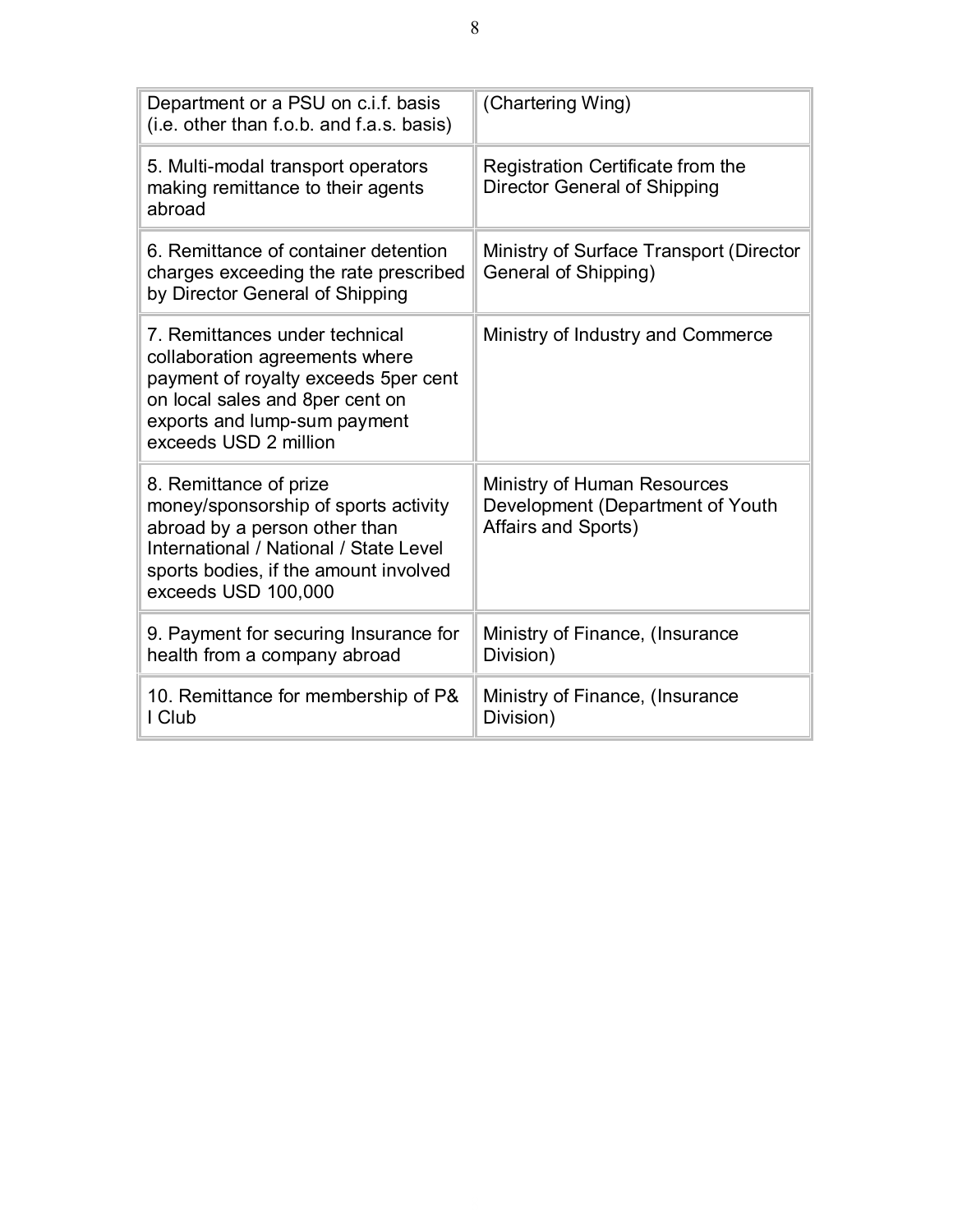#### **Schedule III (See Rule 5)**

- 1. Remittance by artiste e.g. wrestler, dancer, entertainer etc. (This restriction is not applicable to artistes engaged by tourism related organizations in India like ITDC, State Tourism Development Corporations etc. during special festivals or those artistes engaged by hotels in five star categories, provided the expenditure is met out of EEFC account).
- 2. Release of exchange exceeding USD 10,000 or its equivalent in one calendar year, for one or more private visits to any country (except Nepal and Bhutan).
- 3. Gift remittance exceeding USD 5,000 per remitter/donor per annum.
- 4. Donation exceeding USD 5,000 per remitter/donor per annum.
- 5. Exchange facilities exceeding USD 100,000 for persons going abroad for employment.
- 6. Exchange facilities for emigration exceeding USD 100,000 or amount prescribed by country of emigration.
- 7. Remittance for maintenance of close relatives abroad,
	- i. exceeding net salary (after deduction of taxes, contribution to provident fund and other deductions) of a person who is resident but not permanently resident in India and is a citizen of a foreign state other than Pakistan.
	- ii. exceeding USD 100,000 per year, per recipient, in all other cases.

*Explanation: For the purpose of this item, a person resident in India on account of his employment of a specified duration (irrespective of length thereof) or for a specific job or assignment; the duration of which does not exceed three years, is a resident but not permanently resident.*

- 8. Release of foreign exchange, exceeding USD 25,000 to a person, irrespective of period of stay, for business travel, or attending a conference or specialised training or for maintenance expenses of a patient going abroad for medical treatment or check-up abroad, or for accompanying as attendant to a patient going abroad for medical treatment/check-up.
- 9. Release of exchange for meeting expenses for medical treatment abroad exceeding the estimate from the doctor in India or hospital/doctor abroad.
- 10. Release of exchange for studies abroad exceeding the estimate from the institution abroad or USD 100,000, per academic year, whichever is higher.
- 11. Commission to agents abroad for sale of residential flats/ commercial plots in India, exceeding 5 per cent of the inward remittance.
- 12. Short term credit to overseas offices of Indian companies.
- 13. Remittance for advertisement on foreign television by a person whose export earnings are less than Rs.10 lakhs during each of the preceding two years.
- 14. Remittance of royalty and payment of lump-sum fee under the technical collaboration agreement which has not been registered with Reserve Bank.